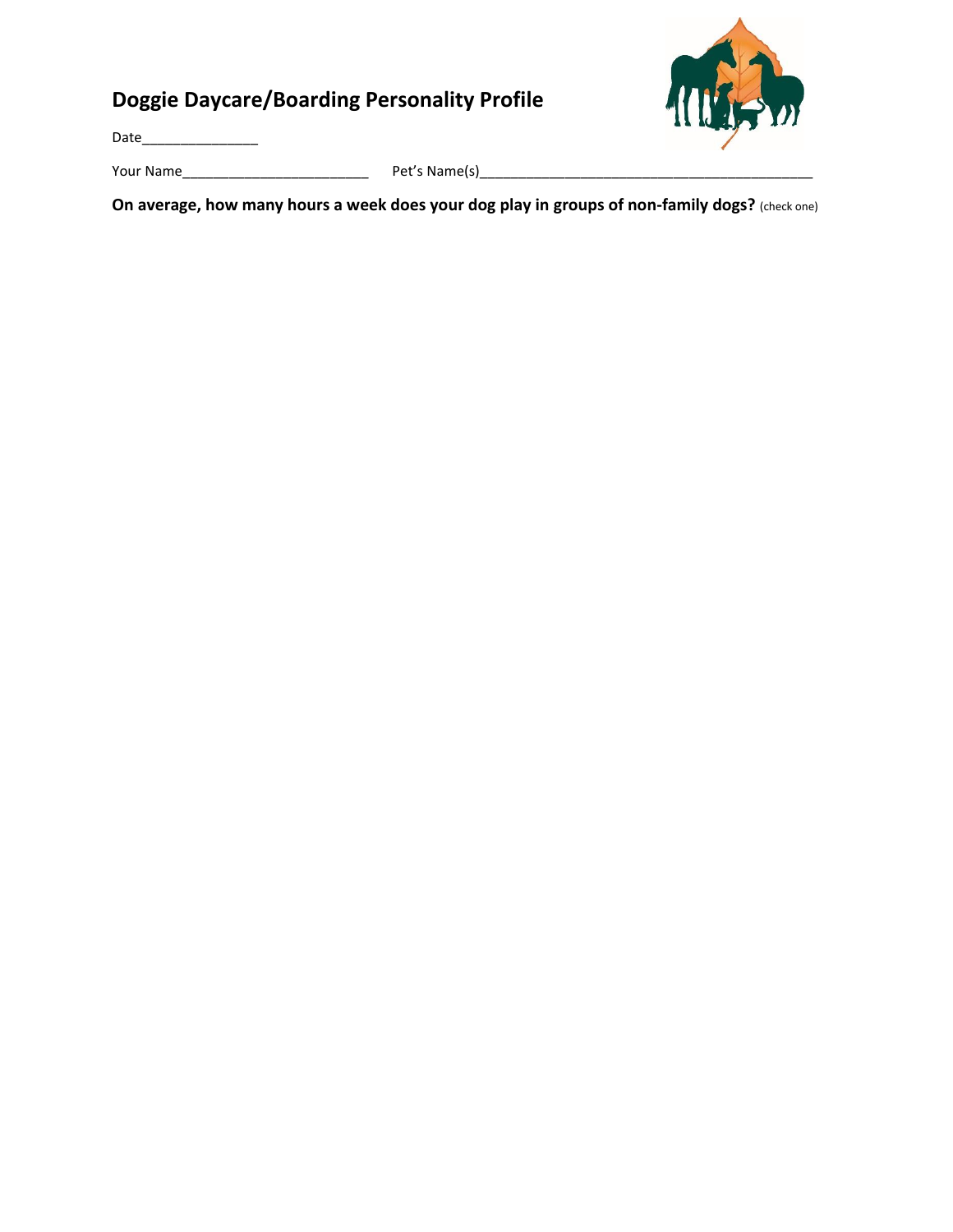$\blacksquare$